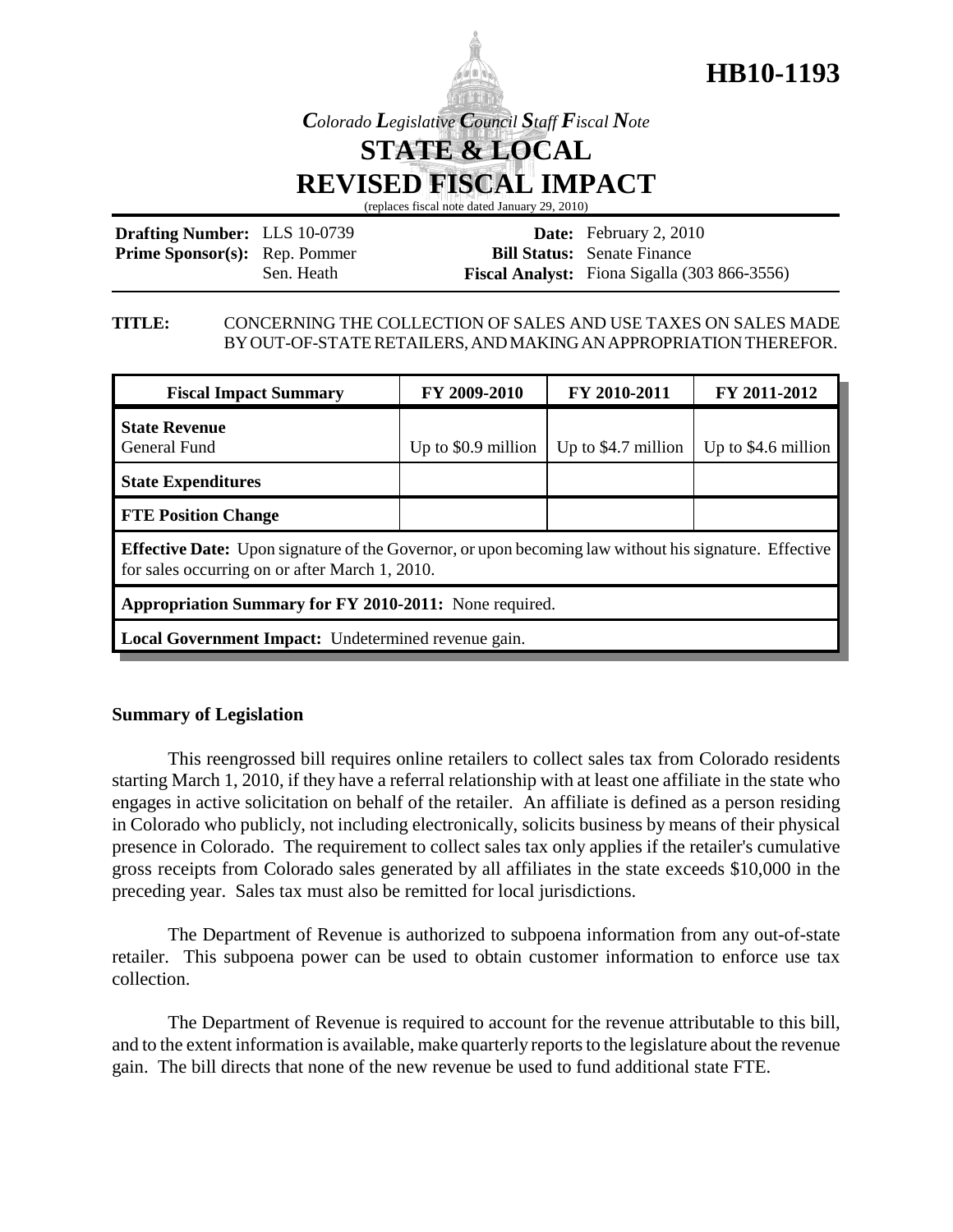February 2, 2010

## **Background**

Current law requires Colorado residents to remit "use" tax on purchases from out-of-state firms if the same purchase would have been subject to sales tax when bought from an in-state firm. This requires consumers to declare tax obligations and remit payment voluntarily.

A 1967 U.S. Supreme Court ruling held that the U.S. Constitution prohibits a state from requiring retailers whose only connection with customers in the state is by common carrier or mail to collect and remit sales and use tax.<sup>1</sup> In 1992, the U.S. Supreme Court clarified that states can only make companies collect sales tax if they have a physical presence in the state.<sup>2</sup>

*What is affiliate marketing?* Affiliate marketing is where a business pays commission for each customer brought to its website from an affiliate's marketing efforts. Affiliate marketing can take many forms, including through e-mail newsletters, preferential treatment in search engines, reward sites, and by using one website to drive traffic to another. For example, an affiliate marketing website may compare items for purchase, review books or music, and then link to the retailer's website so the consumer can purchase items. This bill, as revised by the House Finance Committee, applies only to affiliate marketing when a Colorado-based individual, such as a religious leader or club president, orally and publicly encourages a group of individuals to participate in an affiliate marketing relationship.

In 2008, New York state clarified the definition of sales tax vendor to include online retailers with New York-based remote affiliates.<sup>3</sup> The state asserts that New York-based affiliates, who encourage customers to purchase from the online retailer, establish the physical presence necessary to be under state jurisdiction. The New York law requires retailers making more than \$10,000 in annual sales in the state through affiliates to charge sales tax on all sales in the state, not just those resulting from the affiliate program. North Carolina and Rhode Island have passed similar laws.

The New York law is being challenged in court, but the state of New York is expected to be able to keep revenue remitted under the new law, even if the law is found to be unconstitutional because the tax was legally due from consumers.

#### **State Revenue**

General Fund revenue will increase up to \$0.9 million in FY 2009-10, up to \$4.7 million in FY 2010-11, and up to \$4.6 million in FY 2011-12. The revenue estimate for FY 2009-10 represents a partial-year impact. The revenue impact decreases in FY 2011-12 because, under current law, vendors will begin retaining 3.33 percent of the taxes they collect on July 1, 2011.

<sup>&</sup>lt;sup>1</sup> National Bellas Hess, Inc. v. Department of Revenue of State of Illinois, 386 U.S. 753 (1967).

<sup>2</sup> Quill Corp. v. North Dakota, 504 U.S. 298 (1992).

 $3$  Chapter 57 of the Laws of 2008, State of New York. Tax Law Section 1101 (b)(8) and Sales and Use Tax Regulations Section 526.10(a)(3).